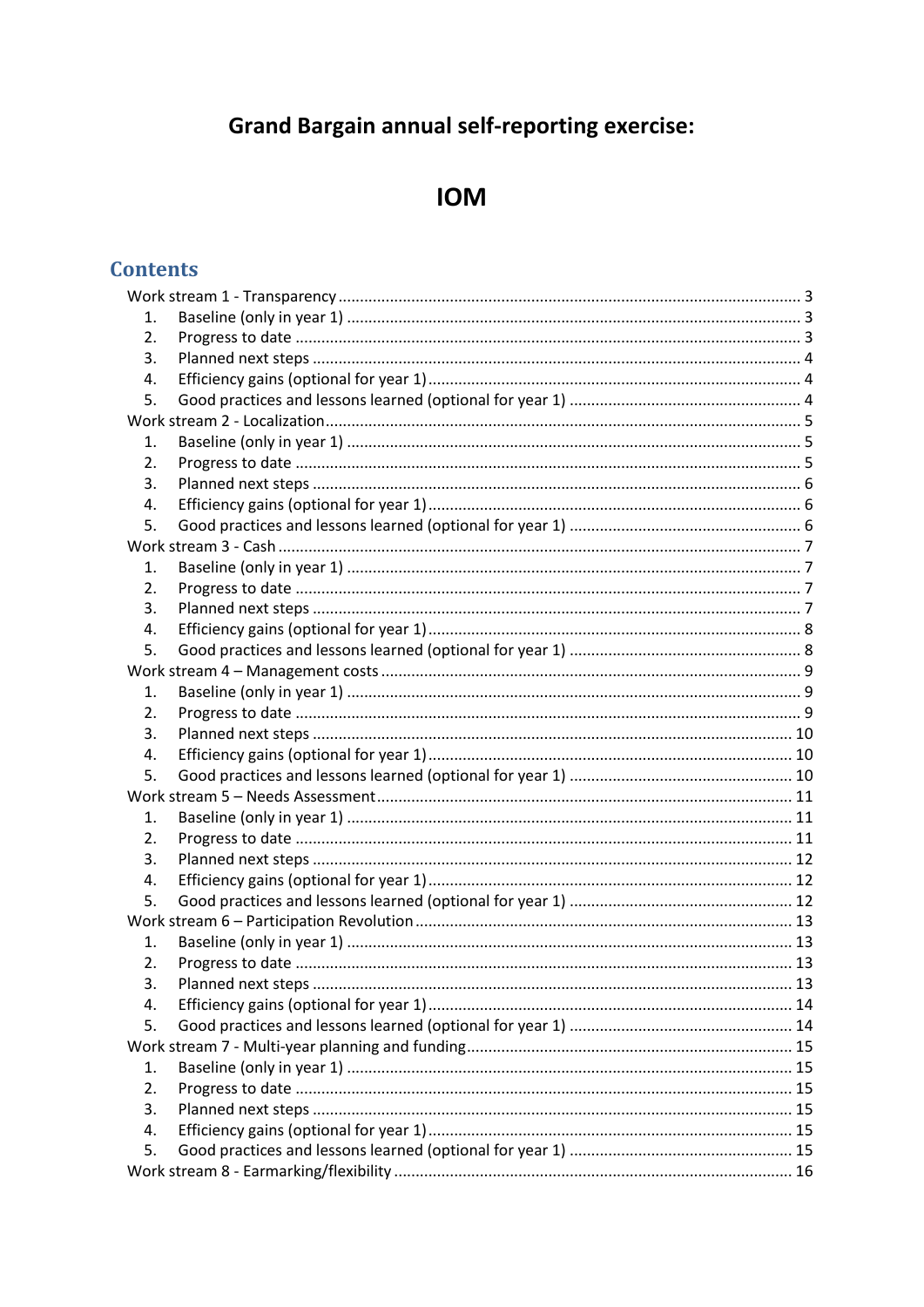| 1.             |  |
|----------------|--|
| 2.             |  |
| 3.             |  |
| 4.             |  |
| 5.             |  |
|                |  |
| $\mathbf{1}$   |  |
| 2.             |  |
| 3.             |  |
| 4.             |  |
| 5.             |  |
|                |  |
| $\mathbf{1}$ . |  |
| 2.             |  |
| 3.             |  |
| 4.             |  |
| 5.             |  |
|                |  |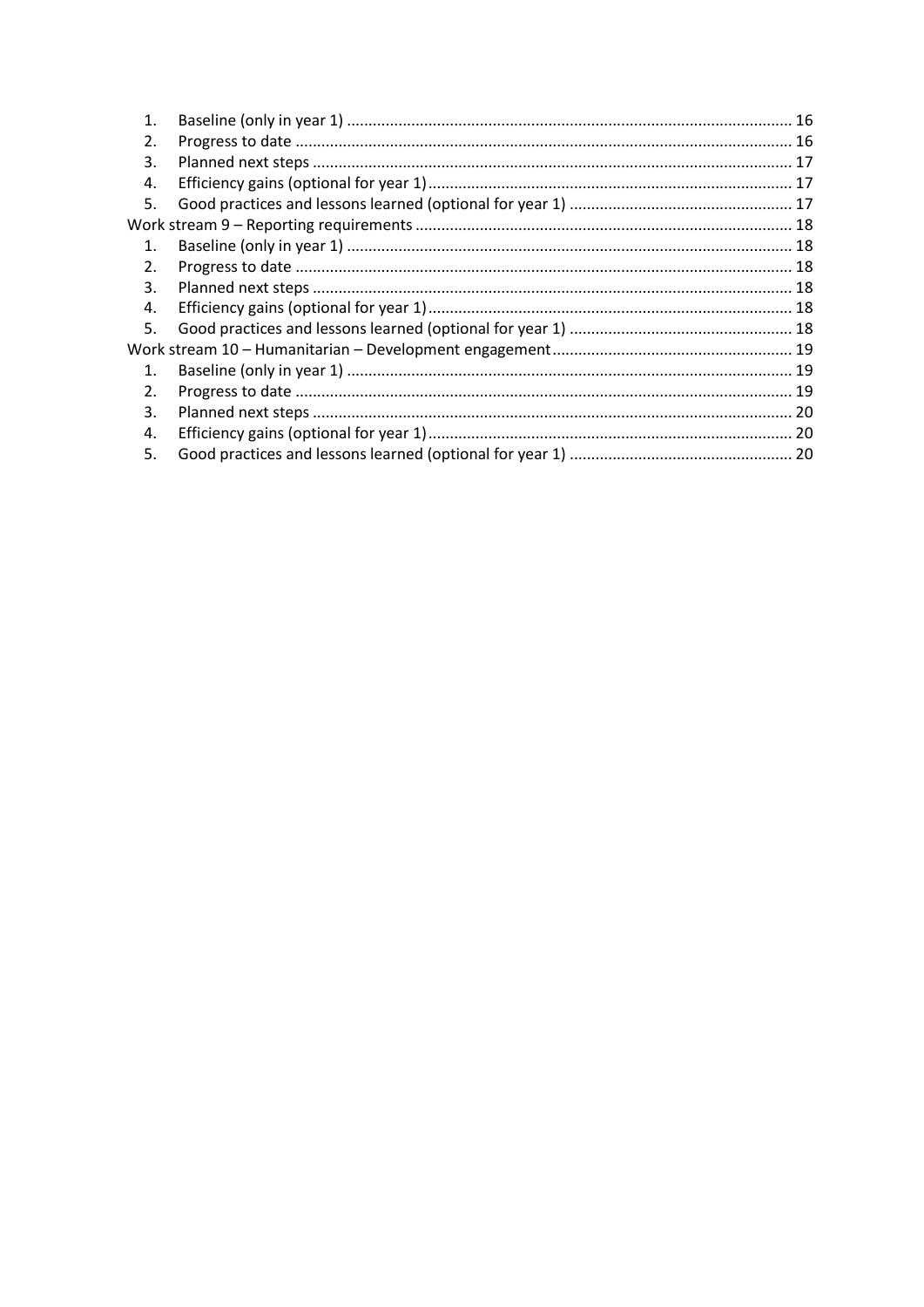# <span id="page-2-1"></span><span id="page-2-0"></span>**Work stream 1 - Transparency**

#### **1. Baseline (only in year 1)**

Where did your organisation stand on the work stream and its commitments when the Grand Bargain was signed?

- **IOM is committed to achieve the highest level of transparency and accountability. The Organization maintains the highest standards in financial management and reporting and is in full compliance with the International Public Sector Accounting Standards (IPSAS). IOM obtained its 2015 IPSAS certificate within the annual certification audit of IOM accounts in April 2016, with unqualified opinion. IPSAS 39 was released by the IPSAS Board in 2016, and will replace IPSAS 25 from 1 January 2018, with earlier adoption encouraged. IOM is in the process of adopting the new standard within its 2016 Annual Financial Statements. With the aim to demonstrate transparency, IOM publishes information about its operations within its Annual Programme and Budget and Annual Financial Reports available on [www.iom.int,](http://www.iom.int/) including details on funding received for its project activities. The IOM Global Tender list is also released annually on IOM's website.**
- **IOM also publishes financial data on the OCHA Financial Tracking Services (FTS) platform and reports on its programmatic expenses to the OECD-DAC. These initiatives allow IOM and its partners to in a timely as well as transparent manner monitor the Organization's funding progress against agency specific and inter-agency humanitarian response plans and flash appeals. Likewise, it supports real-time decision-making at both national and global levels across its humanitarian response programmes.**

#### **2. Progress to date**

<span id="page-2-2"></span>Which concrete actions have you taken (both internally and in cooperation with other signatories) to implement the commitments of the work stream?

 **To implement and monitor its commitments under this work stream IOM has established an internal taskforce on institutional transparency and accountability. Via the aforementioned task force IOM has initiated discussions with IATI in order to gauge adjustments required for IOM to subscribe to the initiative. Following initial consultations, both internal and external, IOM has taken steps to initiate the necessary institutional reforms allowing it to report in accordance to the IATI standard. IOM recognizes that its level of reporting through the IATI platform will be incremental, in line with the approach adopted by other UN agencies that have previously joined the initiative. In turn, IOM became a formal member of IATI on 1 March 2017 and will start initial reporting to IATI by February 2018. The Organization views FTS and IATI as two complimentary reporting platforms and will as such continue to log financial contributions towards its humanitarian response with FTS. IOM has also begun drafting a new information disclosure policy, which will provide overarching guidelines on the Organization's approach to publicizing data.**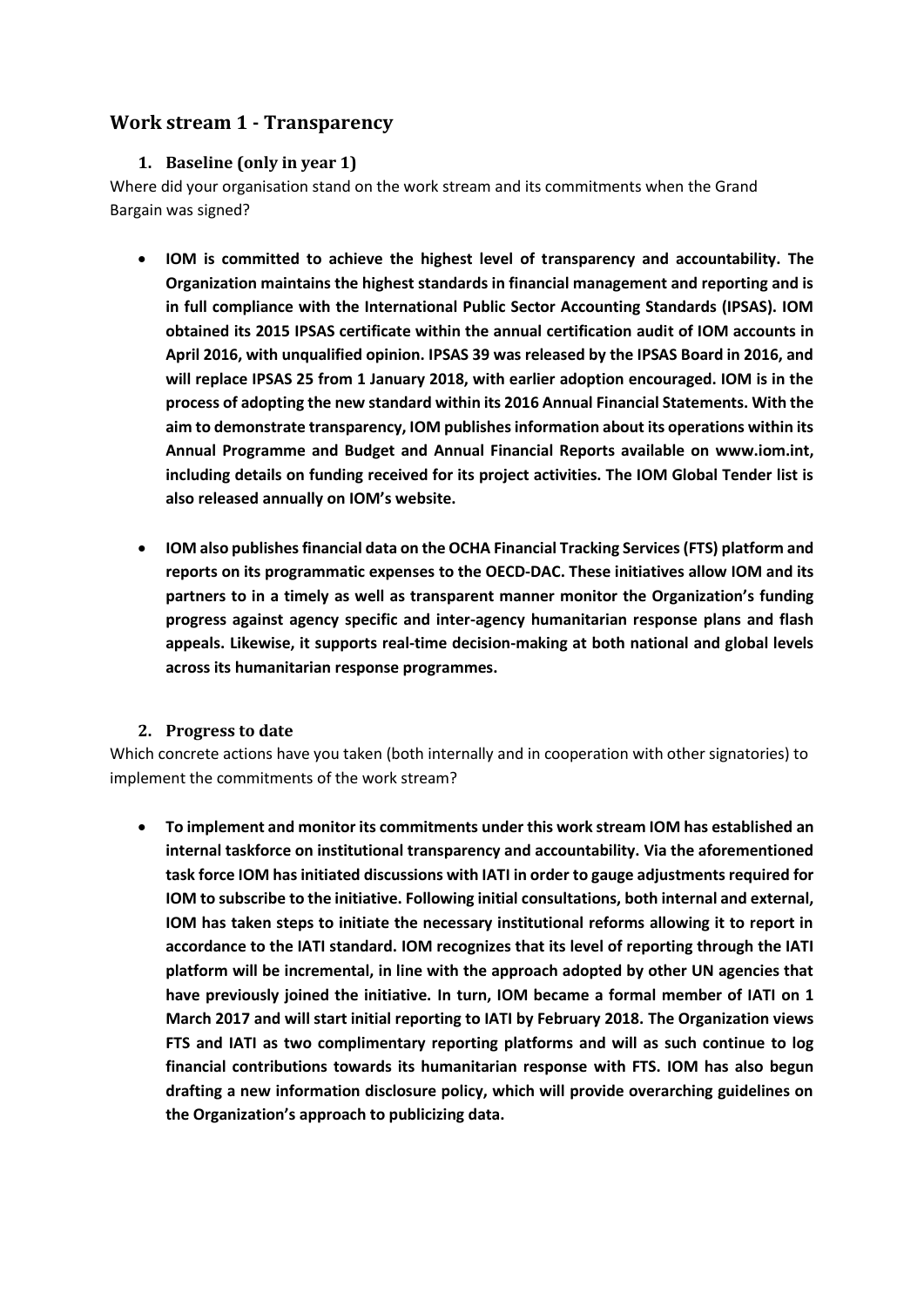**In line with its commitments towards transparency the Organization has also begun reviewing the manner in which it tracks humanitarian funding requirements and contributions made by donors. This has been done through a revision of its Humanitarian Compendium, which outlines the organization's country based humanitarian programming, on the basis of inter-agency planning processes and additional IOM programming priorities. Efforts are made towards integrating information on contributions received into the Humanitarian Compendium systematically. The same information will be updated into the FTS in order to ensure consistency between IOM's internal tracking of resources and the FTS platform. IOM's revised Humanitarian Compendium methodology was introduced on 1 January 2017.**

#### <span id="page-3-0"></span>**3. Planned next steps**

What are the specific next steps which you plan to undertake to implement the commitments (with a focus on the next 2 years)?

- **To support the Organization in adapting to the IATI standard, and in order to move from financial to non-financial data reporting, IOM has committed to the development of IATI compliance milestones that stretch over a 3-year period. Milestones in need of direct attention include among others, the development of an interface between IOM internal accounting systems and IATI standards to facilitate reporting; the development of information disclosure policy; and the development of an institutional transparency policy.**
- **Moving forward, the Organization remains committed to contribute to the collective work towards greater transparency and support progress to the best of its ability. To this end, IOM is confirmed to participate in the workshop "Working together to improve humanitarian transparency", to be convened on the 29 March 2017 by the co-conveners of the Grand Bargain work stream on Transparency. The Organization will similarly seek to engage actively in future initiatives of this nature.**

# **4. Efficiency gains (optional for year 1)**

<span id="page-3-1"></span>Please indicate, qualitatively, efficiency gains associated with implementation of GB commitments and how they have benefitted your organisation and beneficiaries.

# <span id="page-3-2"></span>**5. Good practices and lessons learned (optional for year 1)**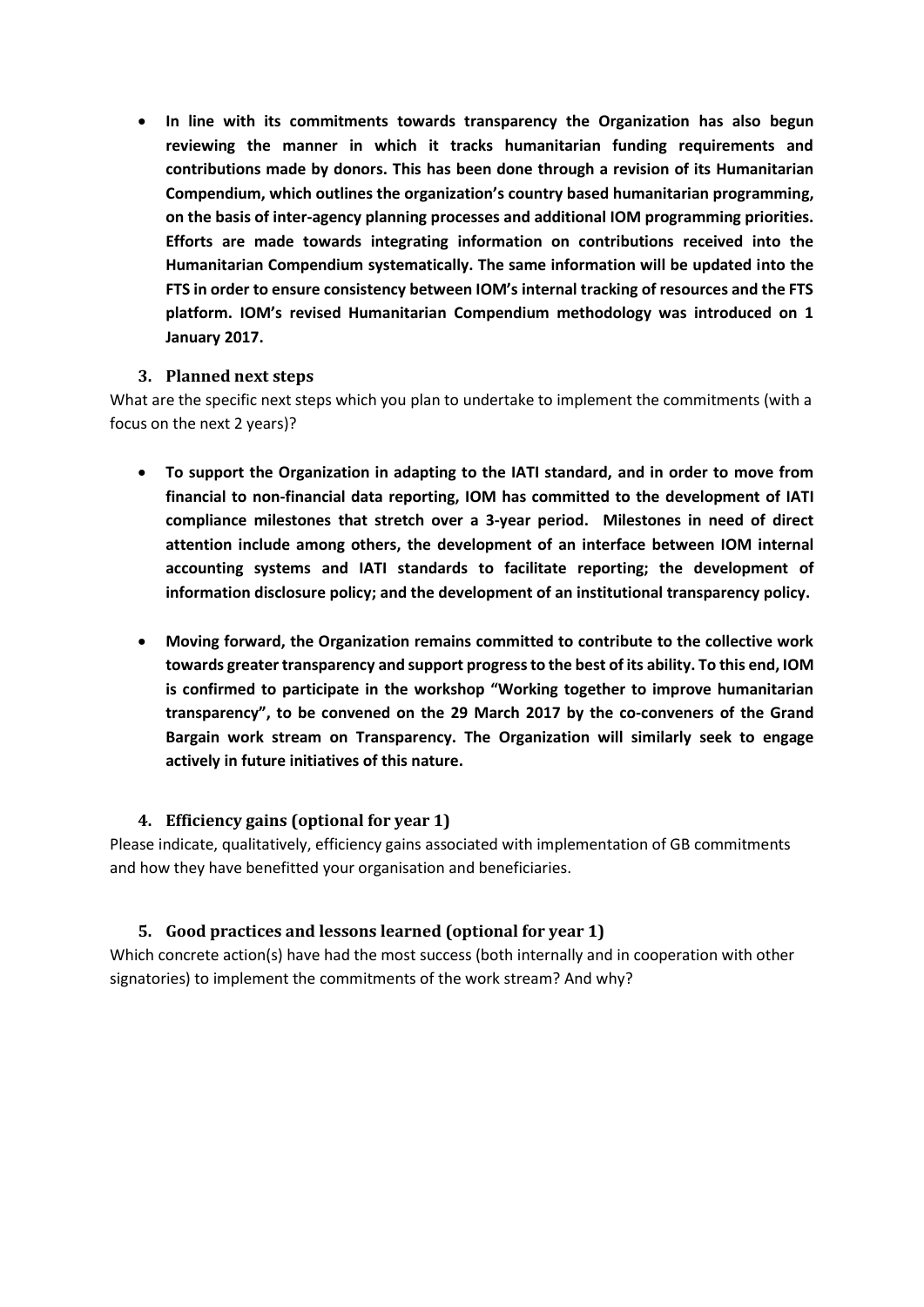# <span id="page-4-1"></span><span id="page-4-0"></span>**Work stream 2 - Localization**

### **1. Baseline (only in year 1)**

Where did your organisation stand on the work stream and its commitments when the Grand Bargain was signed?

- **As a proximity organization, IOM primarily relies on direct implementation as its preferred assistance delivery modality. As a result, the amount of resources it channels to implementing partners is limited.**
- **To support local and national responders in their role as first responders and in the attempt to promote and support localized emergency response efforts IOM will, over the course of 2017, proceed to expand its capacity building activities in support of national and local responders. Over the past three years, such efforts have gone to benefit an average ranging from 8,000 to 10,000 national responders per year. For transparency and accountability purposes the Organization also commits to review its methodology for the disbursement and tracking of funds channeled to national and local responders, which in 2016 amounted to approximately 5% of its total funding received.**

### <span id="page-4-2"></span>**2. Progress to date**

- **IOM has undertaken strategic planning activities towards the expansion of its programming and related capacity building activities in support of national responders. Such programming and activities are targeting civil protection authorities, usually mandated to respond to disasters and coordinate humanitarian action. In this regard, improved disaster management and response capacity at national level is a key priority of the organization, also within the framework of its global co-leadership of the Camp Coordination and Camp Management (CCCM) Cluster.**
- **The Global CCCM Cluster Strategy 2017-2021 published in January 2017 makes direct reference to the positive influence and need for inclusive programming that adheres to local contexts via two of its four strategic objectives (SO): SO 3: Strategic and Inclusive Support and collaboration, and SO 4: Responses Fit-for-Purpose. Moreover, to enhance transparency and inclusiveness in the governance of the Global CCCM Cluster, and improve its ability to meet its global responsibilities the Global Cluster has established a strategic advisory group (SAG). The SAG membership include, the two Global Cluster Coordinators, four Nongovernmental Organizations, one UNHCR field-level representative and one IOM field-level representative. IOM will, together with its global cluster co-lead and the broader membership of the CCCM cluster, continue to advocate for more effective and efficient humanitarian assistance at all levels via its role in the Global CCCM Cluster.**
- **At inter-agency level, IOM has participated actively in the Humanitarian Financing Task Team (HFTT), in particular its sub-group on Local Actors Engagement and the Partner Capacity**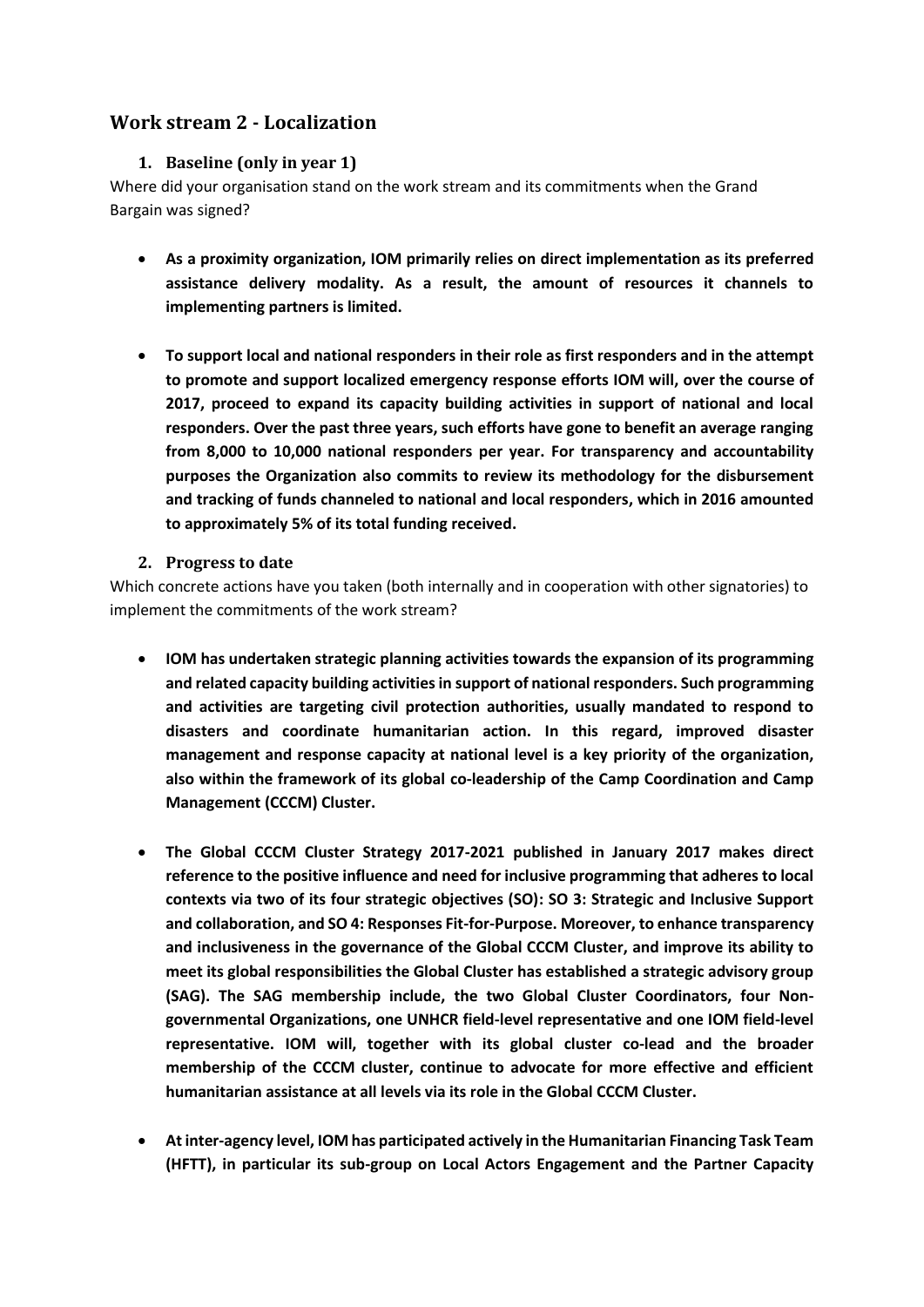**Assessment. Via this sub-group IOM has been involved in the strategic planning towards the commissioning of field-focused study with the provisional aim to review existing practices and mechanisms to improve local actors' engagement in the programming and delivery of humanitarian assistance. Furthermore, the Organization has contributed towards initial planning towards the proposed localization marker.**

 **Besides its participation in the HFTT, IOM have continued to actively contribute to Grand Bargain initiatives convened under the auspices of the Grand Bargain work stream on Localization. This includes, among other initiatives, the workshop on Localization organized in Geneva by the work streams co-conveners IFRC and the Netherlands.**

### <span id="page-5-0"></span>**3. Planned next steps**

What are the specific next steps which you plan to undertake to implement the commitments (with a focus on the next 2 years)?

- **During the course of 2017 IOM will introduce a new set of policies and guidelines to facilitate the channeling of financial resources to those amongst civil society and non-governmental organizations it partners with in delivering humanitarian assistance, aiming in particular at reducing the amount of time it takes the Organization to pass funds on to its partners after a decision to that effect has been made. In this regard, IOM will also continue to work together with UN agencies with the intent to join existing inter-agency initiatives designed to streamline the vetting of non-governmental organizations' accounting and control systems.**
- **IOM is committed to continue its inter-agency collaboration via the HFTT and will remain an active partner in the task team throughout the systems reform towards the implementation of the Grand Bargain commitments.**

#### <span id="page-5-1"></span>**4. Efficiency gains (optional for year 1)**

Please indicate, qualitatively, efficiency gains associated with implementation of GB commitments and how they have benefitted your organisation and beneficiaries.

# <span id="page-5-2"></span>**5. Good practices and lessons learned (optional for year 1)**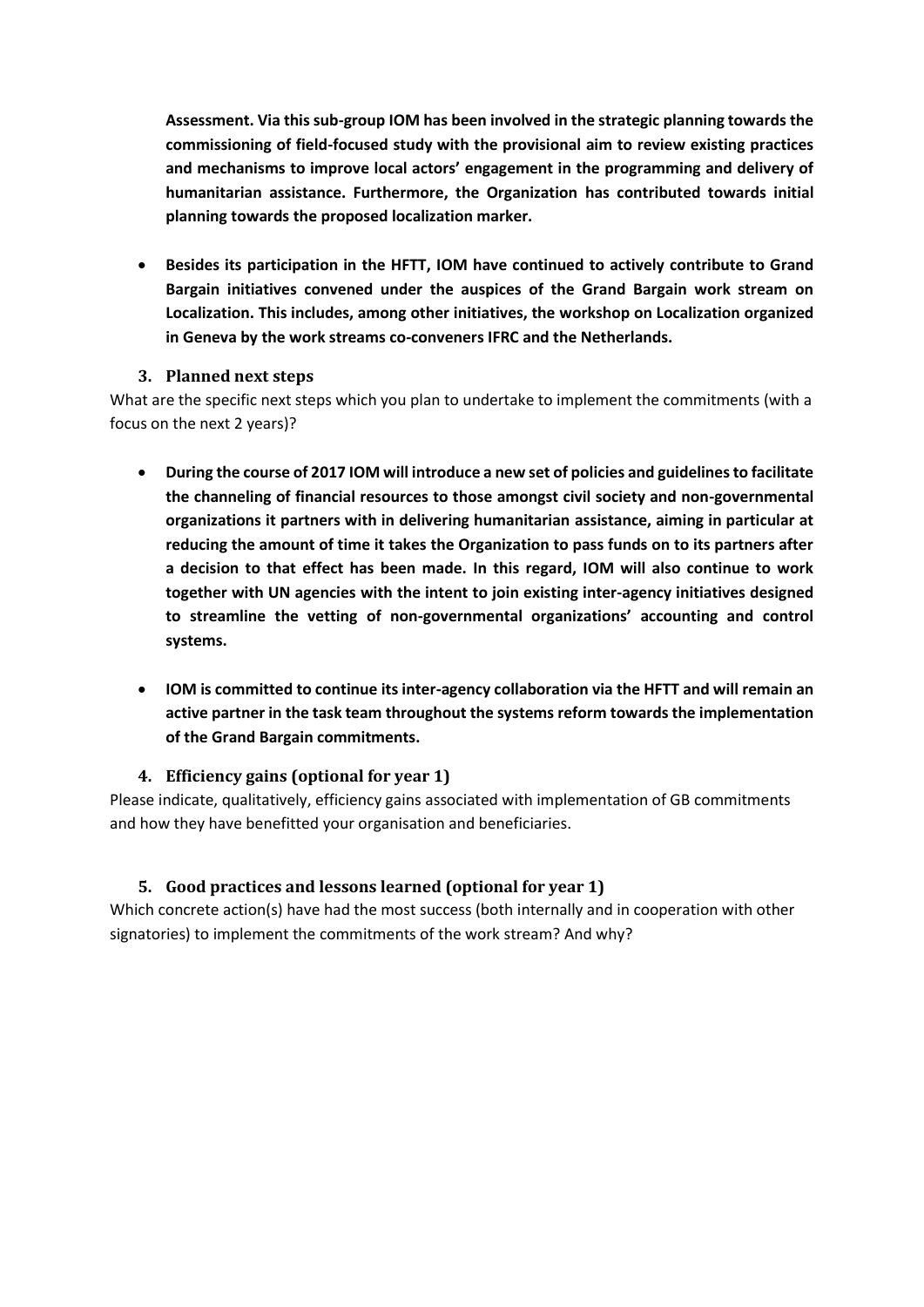# <span id="page-6-1"></span><span id="page-6-0"></span>**Work stream 3 - Cash**

## **1. Baseline (only in year 1)**

Where did your organisation stand on the work stream and its commitments when the Grand Bargain was signed?

 **Cash-Based Interventions (CBI) is a strategic priority for IOM, which has employed cash in its delivery of assistance to populations of concern for the past two decades, across the full spectrum of its programming portfolios, whether in support of the reintegration of returning migrants and victims of trafficking, in forced displacement settings, to the benefit of both IDPs and refugees, and in transitional contexts, through community-based engagement, particularly in urban environments. As an example of the scale of these operations, since 2007, IOM has implemented more than 130 projects involving cash-based transfers in at least 45 countries. Such project include different types of transfer including unconditional and conditional grants, cash for rent, cash for work, and voucher programmes. The Organization is committed to increase and enhance its ability to deliver aid through CBI in a timely and accountable manner and at scale.**

#### <span id="page-6-2"></span>**2. Progress to date**

Which concrete actions have you taken (both internally and in cooperation with other signatories) to implement the commitments of the work stream?

- **In view of the increasingly systematic use and strategic expansion of CBI across the organization, IOM has established a CBI working group and initiated a review of its global approach to CBI through the publication of an IOM compendium on CBI. This compendium outlines Organizational best practices along with the various accountability and delivery mechanisms currently in use in the field. IOM has also developed country-level standard operating procedures to support monitoring and evaluation of its CBI. Tools developed are flexible to accompany IOM's wide spectrum of cash programming as well as that of the local context.**
- **IOM has also contributed to the Inter Agency Standing Committees (IASC) efforts to streamline humanitarian approaches to CBI, including the initiatives led by the World Bank, whose recommendations were endorsed by IOM. Moreover, IOM have in 2016 been coleading the Global Shelter Clusters Cash Working Group and continues to actively participate in country level cash working groups where operational relevant, and the Geneva Cash Working Group.**

#### <span id="page-6-3"></span>**3. Planned next steps**

What are the specific next steps which you plan to undertake to implement the commitments (with a focus on the next 2 years)?

 **Building on its initial activities, in 2017, IOM aims at producing a new set of organizationwide operational guidelines governing the application of CBI in displacement and other humanitarian contexts which the organization intervenes in. This will include elements relevant to resource management, and criteria on the basis of which CBI may be considered a preferable aid delivery modality, including an assessment of market capability, beneficiary preferences, do no harm considerations and cost effectiveness.**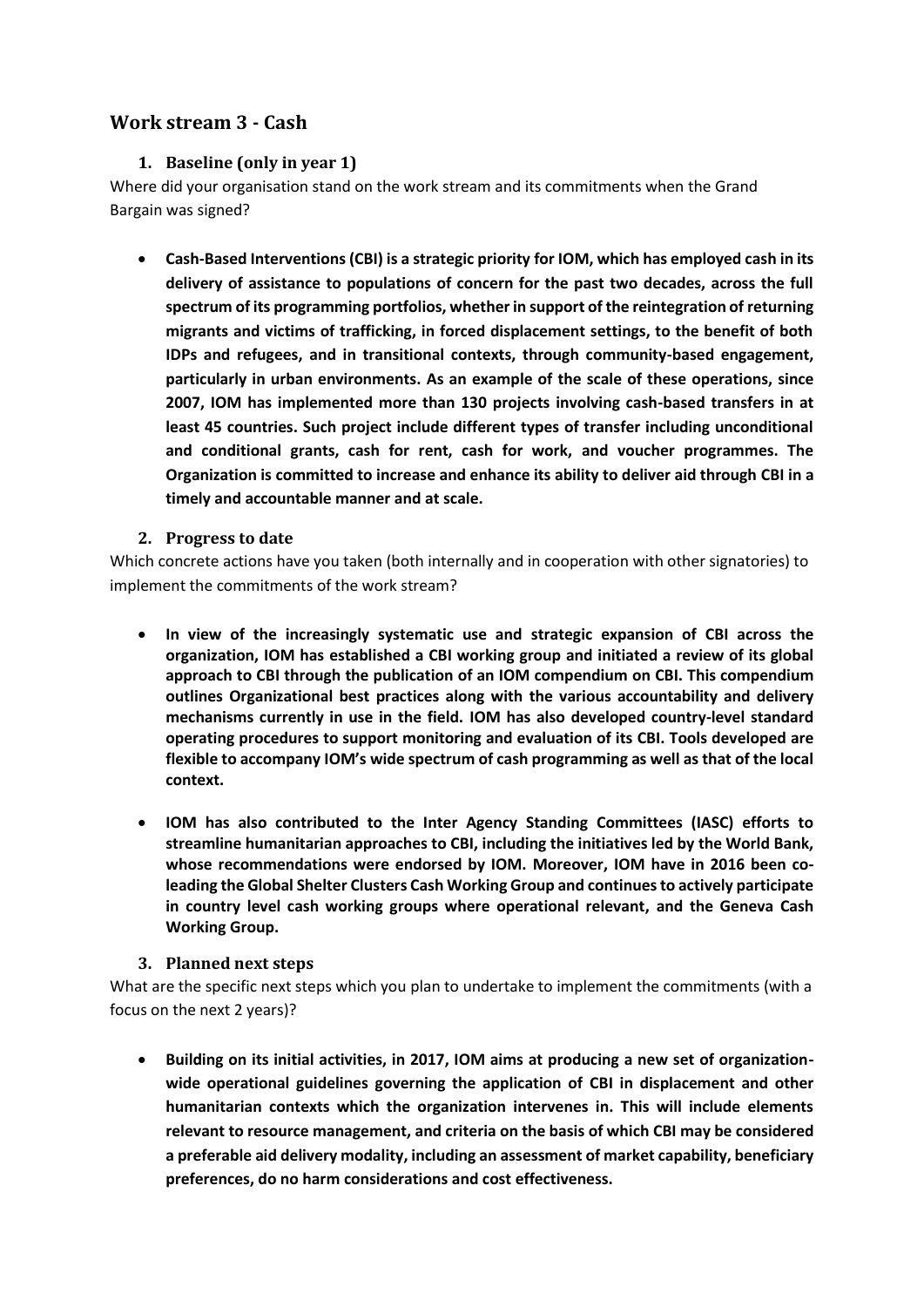**IOM also intends to introduce transparency and accountability tools to better track aid volumes delivered through CBI in order to measure the evolution of its approach in this regard. This will in part be supported by the expansion of IOM's organizational results based management platform: the Project Information and Management Application (PRIMA). PRIMA is currently only available as a pilot across a very limited number of IOM projects. In late 2018, it will be extended to include all project activities. This will allow IOM to better facilitate the effective and transparent administration of projects. PRIMA will enable project managers to conduct more in-depth project management; enable consistent, insightful analysis across IOM projects; facilitate collation and sharing of operational data and project information; and simplify reporting. This capability would, among else, strongly support deeper analysis of the Organization's engagement in CBI.** 

 **IOM will in 2017 reinforce its institutional capacity and country level preparedness to deliver cash-based interventions to beneficiaries as well as the establishing of new and strengthening of existing partnerships for the delivery and coordination of cash-based assistance to its beneficiaries.**

#### <span id="page-7-0"></span>**4. Efficiency gains (optional for year 1)**

Please indicate, qualitatively, efficiency gains associated with implementation of GB commitments and how they have benefitted your organisation and beneficiaries.

#### <span id="page-7-1"></span>**5. Good practices and lessons learned (optional for year 1)**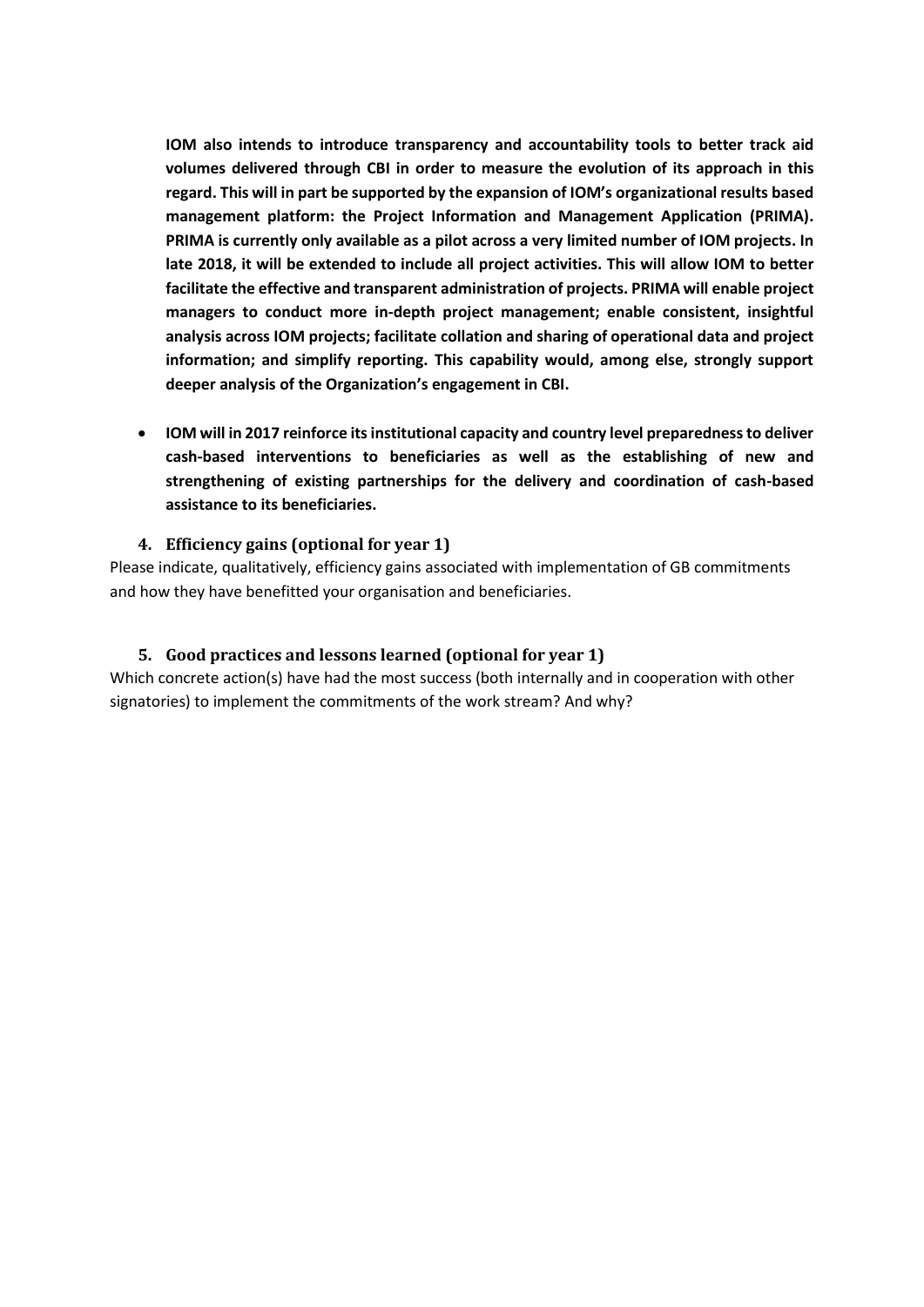# <span id="page-8-1"></span><span id="page-8-0"></span>**Work stream 4 – Management costs**

#### **1. Baseline (only in year 1)**

Where did your organisation stand on the work stream and its commitments when the Grand Bargain was signed?

 **IOM is tasked by its Member States to systematically seek, identify and implement cost efficiency measures in order to reduce the operating and management costs in its delivery of all programme activities. This includes maintaining a low international to national staff ratio at global level, as well as a low number of staff members at Headquarters (300) in comparison to its field presence (10,000), with an emphasis on outsourcing back office functions to lower cost locations (2 global administrative centers are in place in Panama and Manila, Philippines) and global cost saving policies have long been in place, such as the exclusive use of economy class for staff travel, and the negotiation of preferential airfare agreements with air carriers. IOM produces regular reports to its membership outlining those cost savings and identifying additional measures in this regard.** 

#### <span id="page-8-2"></span>**2. Progress to date**

- **Across the broader humanitarian system, IOM is currently engaged in discussions with UN agencies towards the identification of savings in the areas of procurement of humanitarian relief items. This includes the possibility to adopt a more coherent approach towards the establishment and management of common Non-Food Items (NFI) pipelines at field level, particularly where IOM and partners are involved in sectors of assistance which tend to make use of similar items, such as Water, Sanitation and Hygiene, and Emergency Shelter and NFI.**
- **Internally, IOM is in the process of rolling out new approaches to Supply Chain Management. This includes, with support from the Government of Norway, a multi-year process through which IOM started to establish global pre-positioning hubs in order to supplement field delivery capacities in mid-sized emergency contexts. IOM's first two hubs were established in Kenya and the Philippines.**
- **In support of the collective progress towards the commitments of this work stream IOM has participated in the technical workshop "Reducing Duplication and Management Costs". This workshop was convened on 23 March 2017 in Geneva by UNHCR and Japan, the coconveners of the work stream on Management Costs. IOM will in 2017 continue to participate in support of the co-conveners and contribute to the overall outcome of this work stream. As a result of its joining the UN System in September 2016, IOM is now also engaged in UN system wide efforts to achieve greater harmonization and coherence of cost structures, within the High level Committee on Management (HLCM), the Chief Executive Board (CEB) and subsidiary inter-agency coordination bodies.**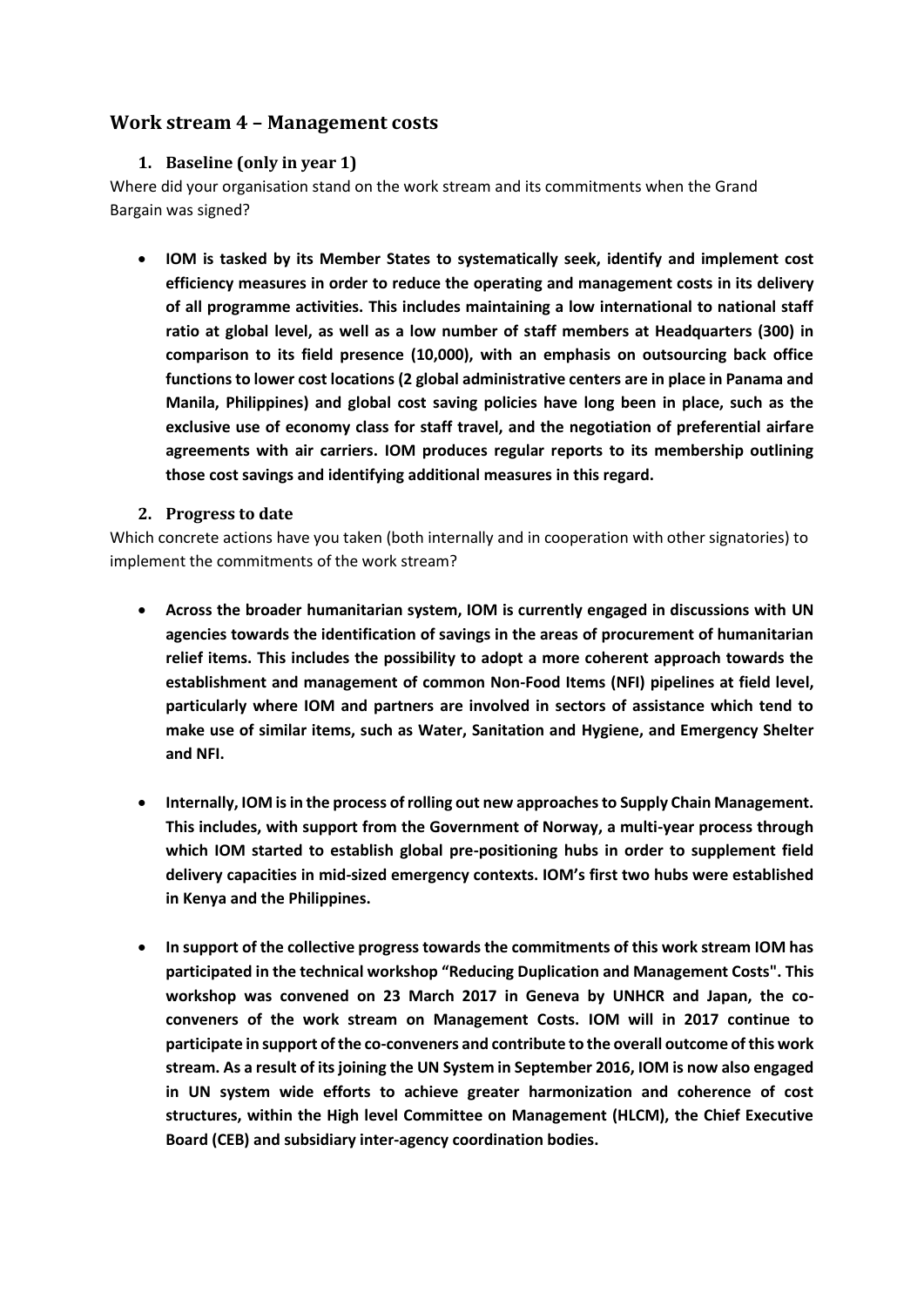<span id="page-9-0"></span>What are the specific next steps which you plan to undertake to implement the commitments (with a focus on the next 2 years)?

 **IOM is to expand the Organizations pre-positioning modality by expanding its networks of hubs to a third location. Further, IOM will strengthen its Global Procurement and Supply Unit, based at IOM's service center in Manila, Philippines, through the creation of new expert positions, and the introduction of new procurement tools, including greater reliance on Long Term Agreements with suppliers, the production of so-called white stocks, to be mobilized as the needs arise, and the negotiation of new agreements with private sector service providers which may help facilitate more cost efficient shipping modalities.** 

# <span id="page-9-1"></span>**4. Efficiency gains (optional for year 1)**

Please indicate, qualitatively, efficiency gains associated with implementation of GB commitments and how they have benefitted your organisation and beneficiaries.

### <span id="page-9-2"></span>**5. Good practices and lessons learned (optional for year 1)**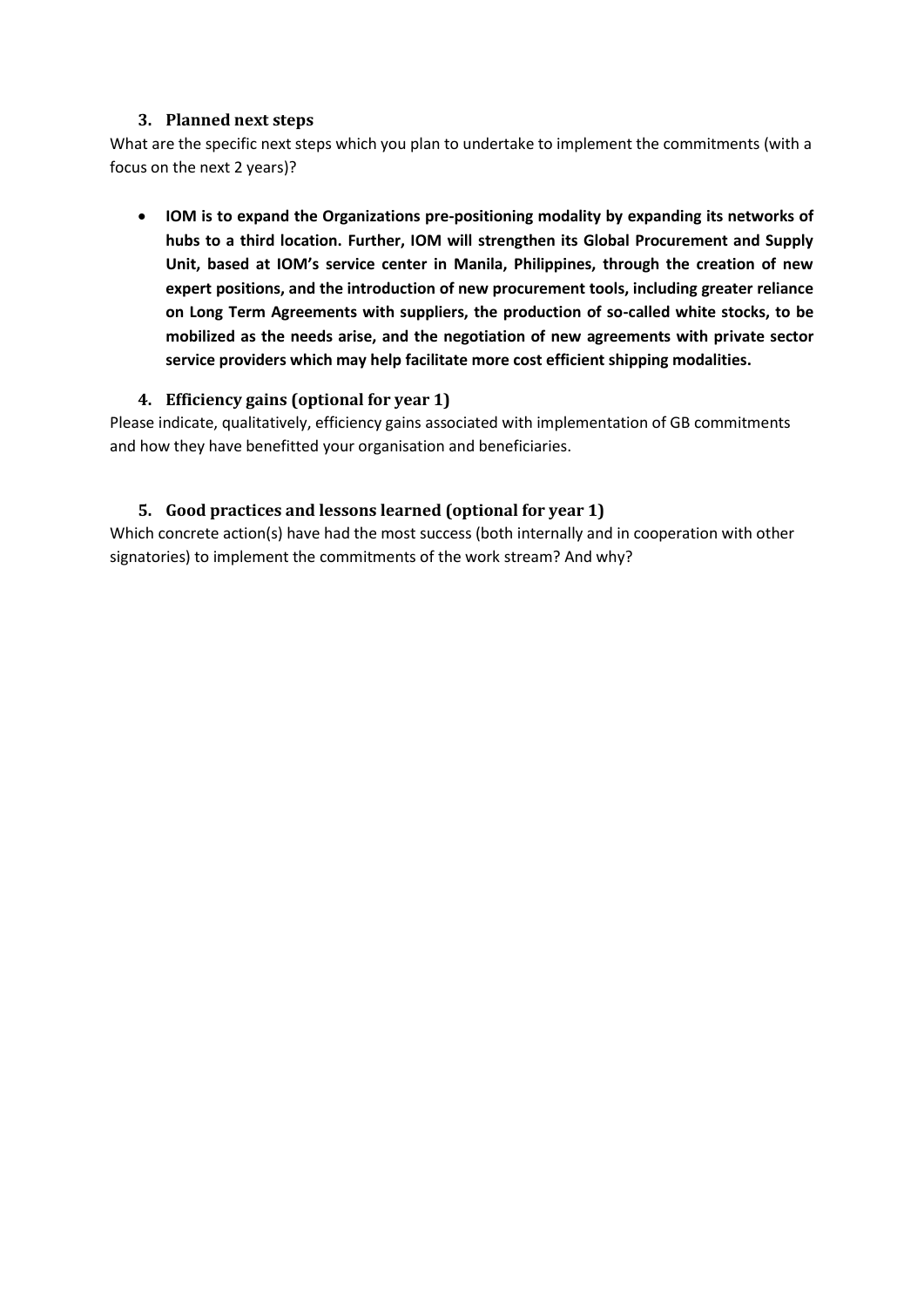# <span id="page-10-1"></span><span id="page-10-0"></span>**Work stream 5 – Needs Assessment**

#### **1. Baseline (only in year 1)**

Where did your organisation stand on the work stream and its commitments when the Grand Bargain was signed?

 **IOM's principal approach to needs assessment is anchored in efforts to ensure more systematic and comprehensive roll out of its Displacement Tracking Matrix (DTM) in all contexts affected by displacement. Over the years, DTM has emerged as the humanitarian community's most effective instrument to gauge displacement volumes and locations, and identify related humanitarian assistance requirements across all sectors of relevance to a particular response framework, in a manner that is delinked from IOM's own internal programming priorities and resources. With both core and earmarked support from key donors, IOM has been able to apply the DTM to over 40 humanitarian contexts. Data derived from the DTM currently represents the single largest source of information on internal displacement in the world. At the country and regional level, data from DTM contributes to inter-agency needs assessment and analysis leading to the development of common reports such as Humanitarian Needs Overviews (HNOs) and other information management initiatives. At the global level, IOM shares data with the Internal Displacement Monitoring Centre (IDMC) for the Global Report on Internal Displacement. The expansion of the DTM has been made possible through strategic engagement with key humanitarian partners, including donors, NGOs, UN agencies, the private sector and academia.**

#### <span id="page-10-2"></span>**2. Progress to date**

Which concrete actions have you taken (both internally and in cooperation with other signatories) to implement the commitments of the work stream?

 **IOM has engaged in strategic discussions with key partners, both donors and fellow humanitarian agencies. Via such discussions the Organizations has been able to initiate an expansion of its DTM capacities at regional level, this with intent to undertake more in-depth studies and analysis on available information, whilst fostering broader inter-regional data sharing, studies and analysis. Moreover, to ensure that primary DTM data collected and regional analysis undertaken can feed into ongoing efforts for enhanced inter-agency data exchange and evidence-based responses IOM is also advancing its ongoing collaboration with OCHA-Humanitarian Data Exchange (HDX). By the end of 2016 IOM was among the top five organisations on HDX in terms of page views and dataset downloads. IOM datasets on HDX represent the resource with the most downloads among all of the organisations contributing to HDX – IOM datasets are, besides via the HDX website, available to users directly via HDX Python API. IOM data is today made available on HDX alongside the external publication of its information packages. This practice ensures that data shared with partners in a timely and accountable manner. IOM raw data collected through its DTM mechanism, and the resulting analysis, where available, is systematically made available to all IASC partners, and other stakeholders subscribing to the same rules of engagement, so that is may inform partners' and sectors' specific intervention strategies.**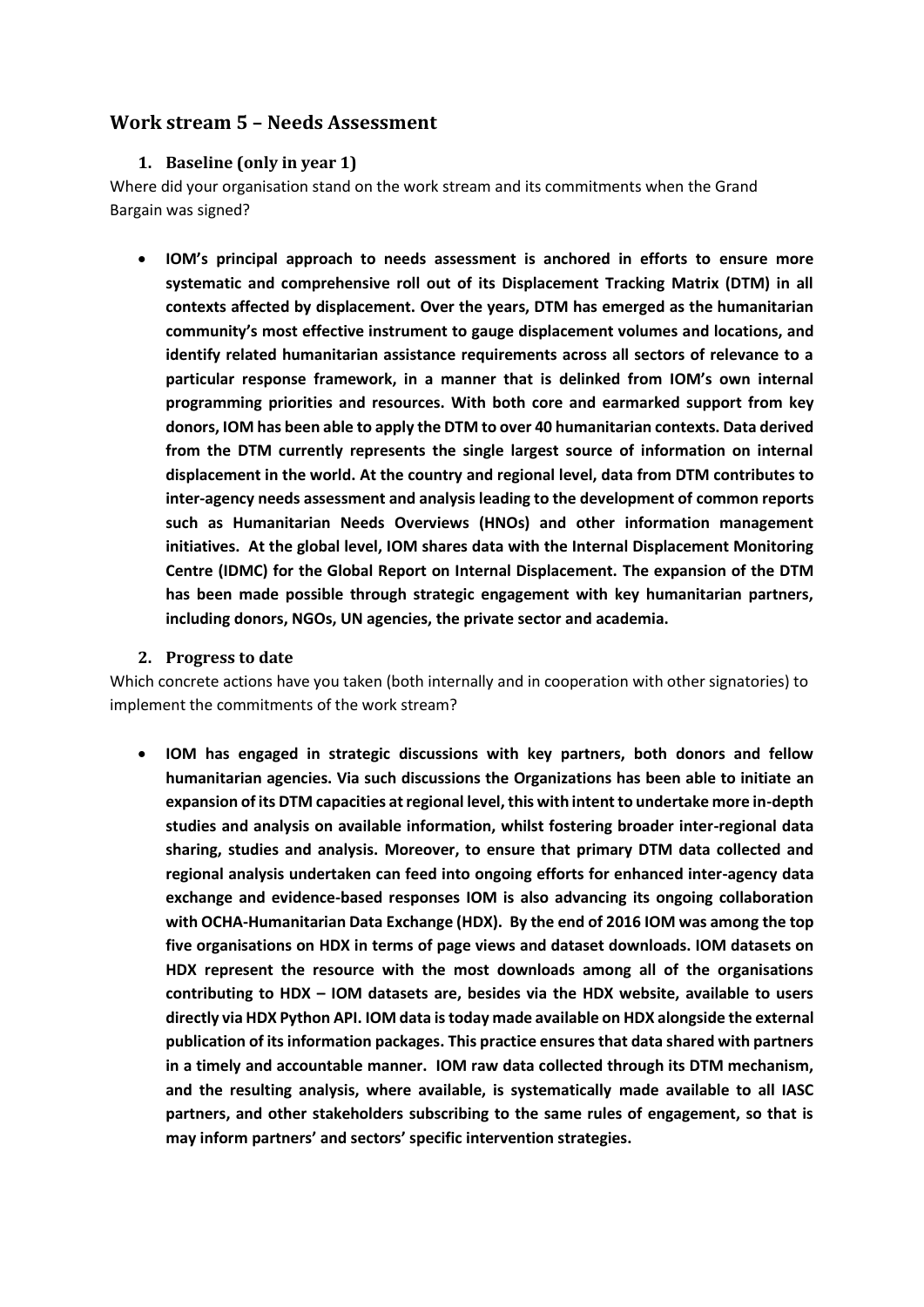- **Within the framework of its global leadership of the Camp Coordination and Camp Management (CCCM) Cluster, IOM has been able to further its commitment to comprehensive, context-sensitive, and timely needs assessments at an inter-agency level. Strategic Objective 2 (Information and Feedback-driven Quality Responses) of the Global CCCM Cluster Strategy 2017-2021 confirms the clusters commitment to have its activities and interventions driven by efficient information management systems, based on sound analysis pertaining to the needs of the affected population. This is with the intent to ensure inclusive and people centered CCCM programming across the global plethora of CCCM actors and contexts.**
- **IOM have actively engaged with the broader community of the work stream on needs assessments via its participation in the technical workshop in Brussels organized by the coconveners (ECHO and OCHA) of this work stream. IOM is committed to continue supporting the collaborative efforts toward the commitments of this work stream and will participate to this end in events to come in 2017.**

<span id="page-11-0"></span>What are the specific next steps which you plan to undertake to implement the commitments (with a focus on the next 2 years)?

- **Through the DTM, IOM will continue to contribute to inter-agency information management initiatives at the global, regional and country level.**
- **Besides continuing the aforementioned projects, IOM intends to capture data in regard to 80% of newly identified situations of internal displacement in the world and to continue expansion into contexts in which DTM is currently not active. IOM will also continue enhancing its efforts to integrate key protection indicators into DTM's standard operating procedures.**
- **IOM and OCHA HDX have, as co-collaborators, been provided funding towards the direct integration of IOM staff at the HDX headquarters in The Hague, Netherlands. This will allow an extension of the current IOM-HDX partnership and ensure more efficient collaboration in terms of data collection, sharing and analysis, with the intent to benefit humanitarian programming and strategic planning among its partner agencies. IOM is currently underway recruiting the staff member to be integrated with OCHA HDX.**

# <span id="page-11-1"></span>**4. Efficiency gains (optional for year 1)**

Please indicate, qualitatively, efficiency gains associated with implementation of GB commitments and how they have benefitted your organisation and beneficiaries.

# <span id="page-11-2"></span>**5. Good practices and lessons learned (optional for year 1)**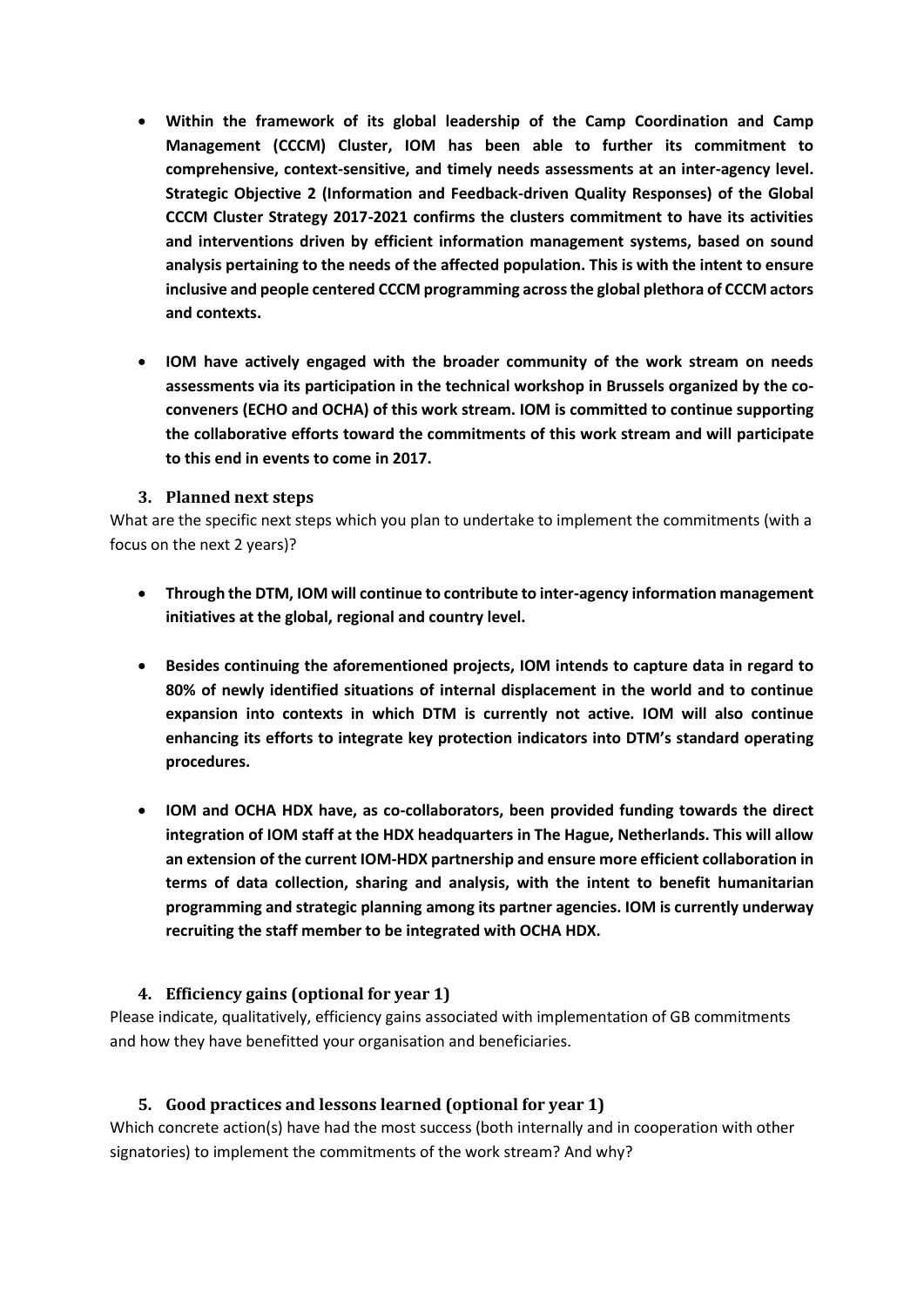# <span id="page-12-1"></span><span id="page-12-0"></span>**Work stream 6 – Participation Revolution**

### **1. Baseline (only in year 1)**

Where did your organisation stand on the work stream and its commitments when the Grand Bargain was signed?

 **IOM applies multiple methodologies and approaches which in recent years have served to enhance the organization's accountability to those it seeks to assist. IOM has initiated an institutional effort to introduce a single policy framework across its field operations, defining IOM's institutional approach towards Accountability towards Affected Populations (AAP) and the mechanism it employs to adhere to such objectives in conducting its activities. Such efforts will remain consistent with IOM's commitments to the IASC, and will enhance what has been initiated through the IOM's protection mainstreaming institutional approach to crisis response, which has AAP among its key pillars. The development of the policy will be led by IOM's inter-departmental working group on AAP.**

#### <span id="page-12-2"></span>**2. Progress to date**

Which concrete actions have you taken (both internally and in cooperation with other signatories) to implement the commitments of the work stream?

- **In 2016, the IOM AAP working group launched an in-depth cross-sectoral review of its AAP policies and activities in relation to the IASC commitments, looking critically at lessons learned, undertaking regional and country-level consultations and drawing from best practices and operational realities.**
- **As the lead of the Global CCCM Cluster IOM has sought to advocate for global cluster commitments towards this work stream. IOM, together with the broader membership of the global cluster, has committed to participatory and feedback-driven CCCM programming across its four Strategic Objectives (SO) of the Global CCCM Cluster Strategy 2017-2021. This is most notable in SO 1 and 2 which commit cluster activities to be people-centred and driven by information and feedback of the affected population. To this end, SO 1 and 2 also mutually support the global cluster in achieving SO 4 (Responses fit-for-purpose) that besides this work stream also reference the commitments of the work stream on localization.**

#### <span id="page-12-3"></span>**3. Planned next steps**

What are the specific next steps which you plan to undertake to implement the commitments (with a focus on the next 2 years)?

- **By July 2017, IOM will have an updated working draft AAP framework, which will be further refined through internal and external consultations over the course of the year.**
- **IOM will continue to engage within the IASC Task Team on AAP and Protection from Sexual Exploitation and Abuse (PSEA) to improve existing approaches and methodologies. In this regard, IOM aims to provide technical assistance to Humanitarian Country Teams and incountry PSEA Networks to establish and/or strengthen collective SEA prevention and response measures. Building on the lessons learned during a pilot project that IOM**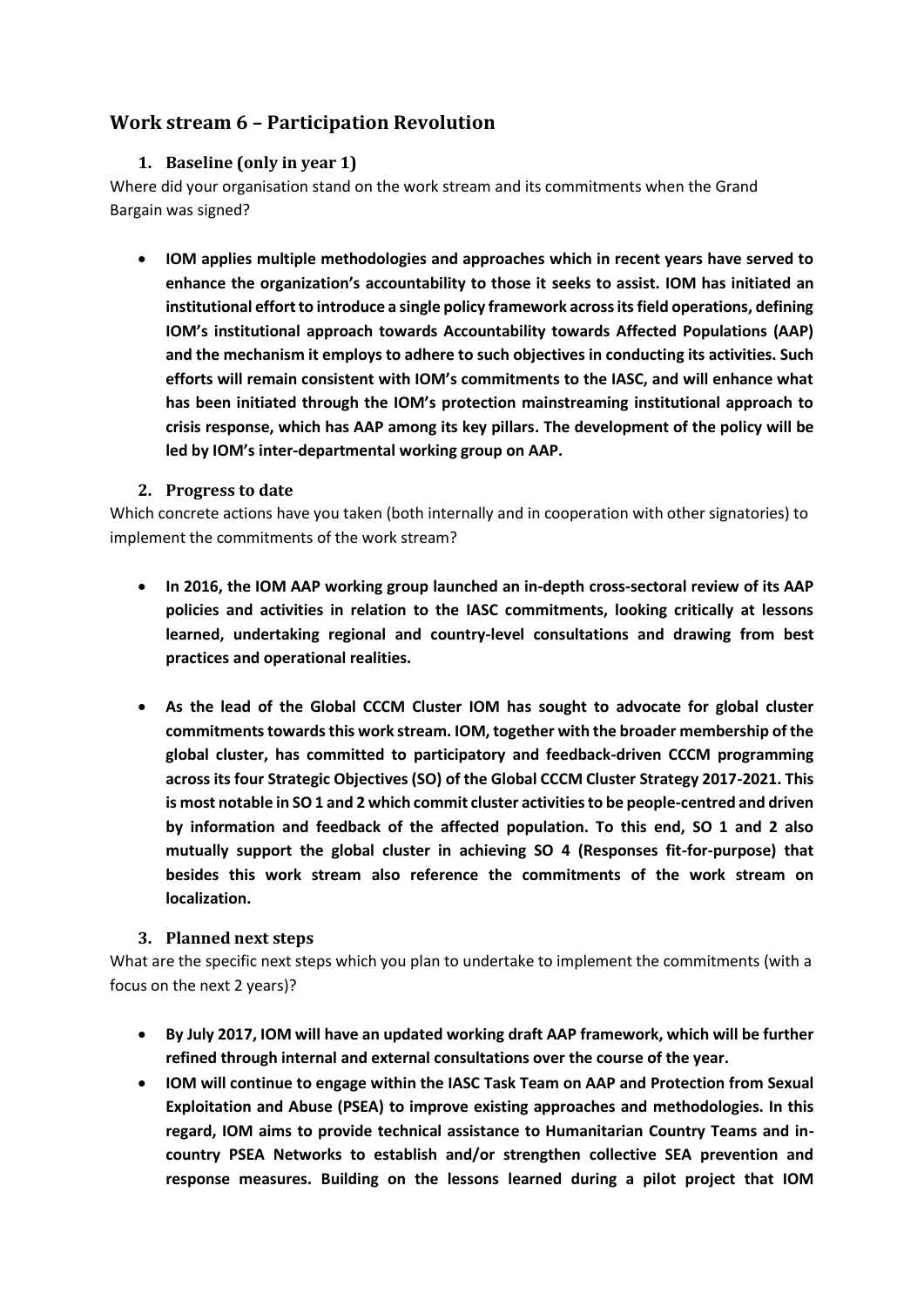**coordinated on behalf of the IASC, IOM commits to roll out the IASC Best Practice Guide to Establish Inter-Agency Community-Based Complaint Mechanisms (CBCMs) and to champion for their implementation, so that PSEA is standardized in all humanitarian settings. In order to help assure accountability of the humanitarian community towards those populations it seeks to assist, IOM will continue to provide critical support to such inter-agency efforts.**

- **IOM will continue and further its efforts to identify camp-based initiatives to strengthen women's participation in camp governance and will develop guidance on how to better support women's engagement with the aim to reducing their vulnerability and exposure to protection risks.**
- **IOM will continue to support collective outcomes of this work stream at local, regional and global level by actively contributing and supporting the co-conveners of this work stream in planned and future events. To this end, IOM is set to participate in the conference scheduled for 30 March 2017 by the co-conveners of the work stream.**

# <span id="page-13-0"></span>**4. Efficiency gains (optional for year 1)**

Please indicate, qualitatively, efficiency gains associated with implementation of GB commitments and how they have benefitted your organisation and beneficiaries.

### <span id="page-13-1"></span>**5. Good practices and lessons learned (optional for year 1)**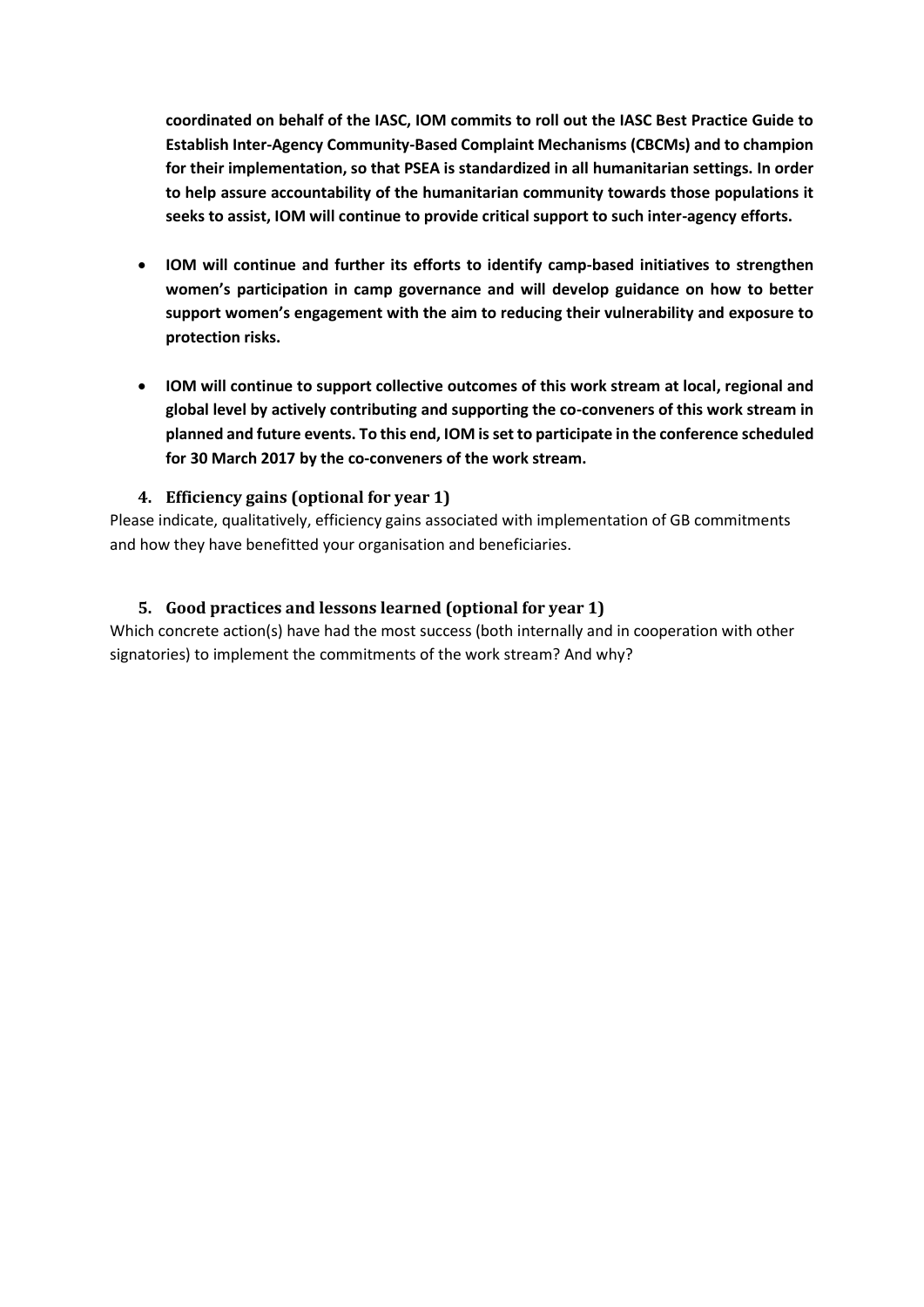# <span id="page-14-1"></span><span id="page-14-0"></span>**Work stream 7 - Multi-year planning and funding**

### **1. Baseline (only in year 1)**

Where did your organisation stand on the work stream and its commitments when the Grand Bargain was signed?

- **IOM is dependent on voluntary contributions to deliver the totality of its global programmes. The overwhelming majority of those contributions are tightly earmarked at the project level, with very limited contributions spreading beyond a 12 month period. As a result, the Organization's planning is done on a yearly basis.**
- **Please refer to work stream 8 for further discussion of this point.**

### <span id="page-14-2"></span>**2. Progress to date**

Which concrete actions have you taken (both internally and in cooperation with other signatories) to implement the commitments of the work stream?

### <span id="page-14-3"></span>**3. Planned next steps**

What are the specific next steps which you plan to undertake to implement the commitments (with a focus on the next 2 years)?

# <span id="page-14-4"></span>**4. Efficiency gains (optional for year 1)**

Please indicate, qualitatively, efficiency gains associated with implementation of GB commitments and how they have benefitted your organisation and beneficiaries.

# <span id="page-14-5"></span>**5. Good practices and lessons learned (optional for year 1)**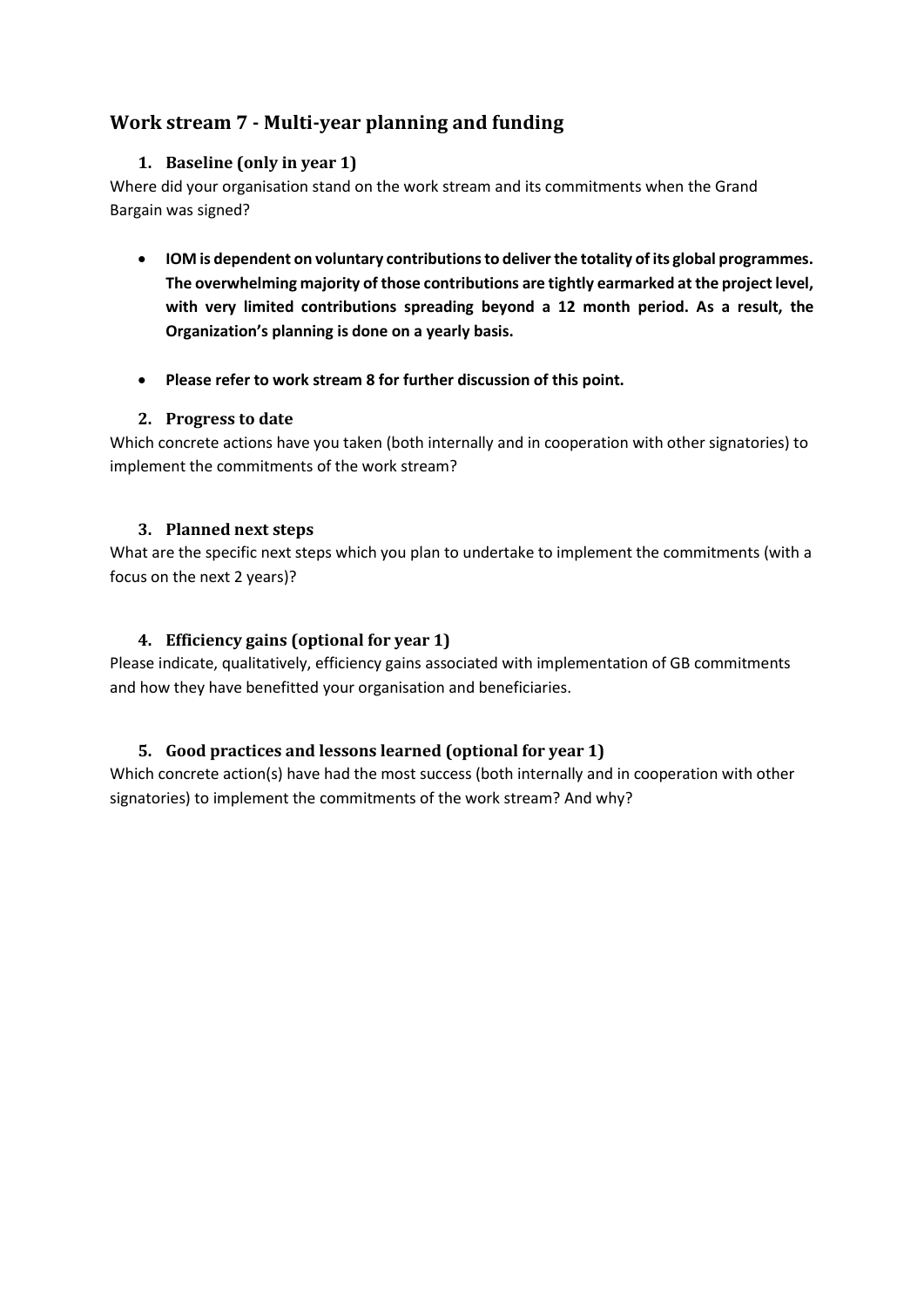# <span id="page-15-1"></span><span id="page-15-0"></span>**Work stream 8 - Earmarking/flexibility**

#### **1. Baseline (only in year 1)**

Where did your organisation stand on the work stream and its commitments when the Grand Bargain was signed?

- **IOM has witnessed a considerable expansion across all aspects of its humanitarian programming in this decade, a development attributable to the multiplication of humanitarian crises, both large scale natural disasters and protracted displacement situations resulting from conflict, as well as the organization's own efforts at increased predictability, accountability and partnerships. However, the organization continues to operate with financial resources channeled to IOM operations through tightly earmarked contributions – flexible financing, un-earmarked contributions and core support for humanitarian action and institutional strengthening represent less than 3% of the Organization's budget.**
- **IOM remains committed to its project-based accounting model, which it has no intention to amend, based on continued institutional assessment of the benefits it brings in terms of accountability, transparency and cost-effectiveness. Certain elements of IOM humanitarian response such as preparedness and the sustainability of its interventions in protracted displacement contexts would benefit from a more long-term, predictable and flexible funding approach.**
- <span id="page-15-2"></span>**2. Progress to date**

- **IOM has engaged in strategic discussions with some of its key humanitarian donors with a view to determining funding priorities and define modalities for multi-year as well as more flexible approaches to funding.**
- **Consistent with and in support of the aforementioned discussions, IOM has made initial headway to establish a Migration Resource Allocation Committee (MIRAC). In establishing the MIRAC IOM is introducing a mechanism with the objective to allocate softly-earmarked financial contributions in a transparent, efficient and responsive manner. In support of the MIRAC the Organization will develop internal guidelines, including detailed criteria, indicating the manner in which the organization proposes to allocate softly-earmarked financial contributions made by donors. Such efforts remain internal at this stage, as there is no single definition of what constitutes unearmaked funding across the board, which in turn compels IOM to continue using those definitions approved by its governing bodies. IOM will continue to review such elements, as consensus emerges at inter-agency level, in coordination with its governing bodies.**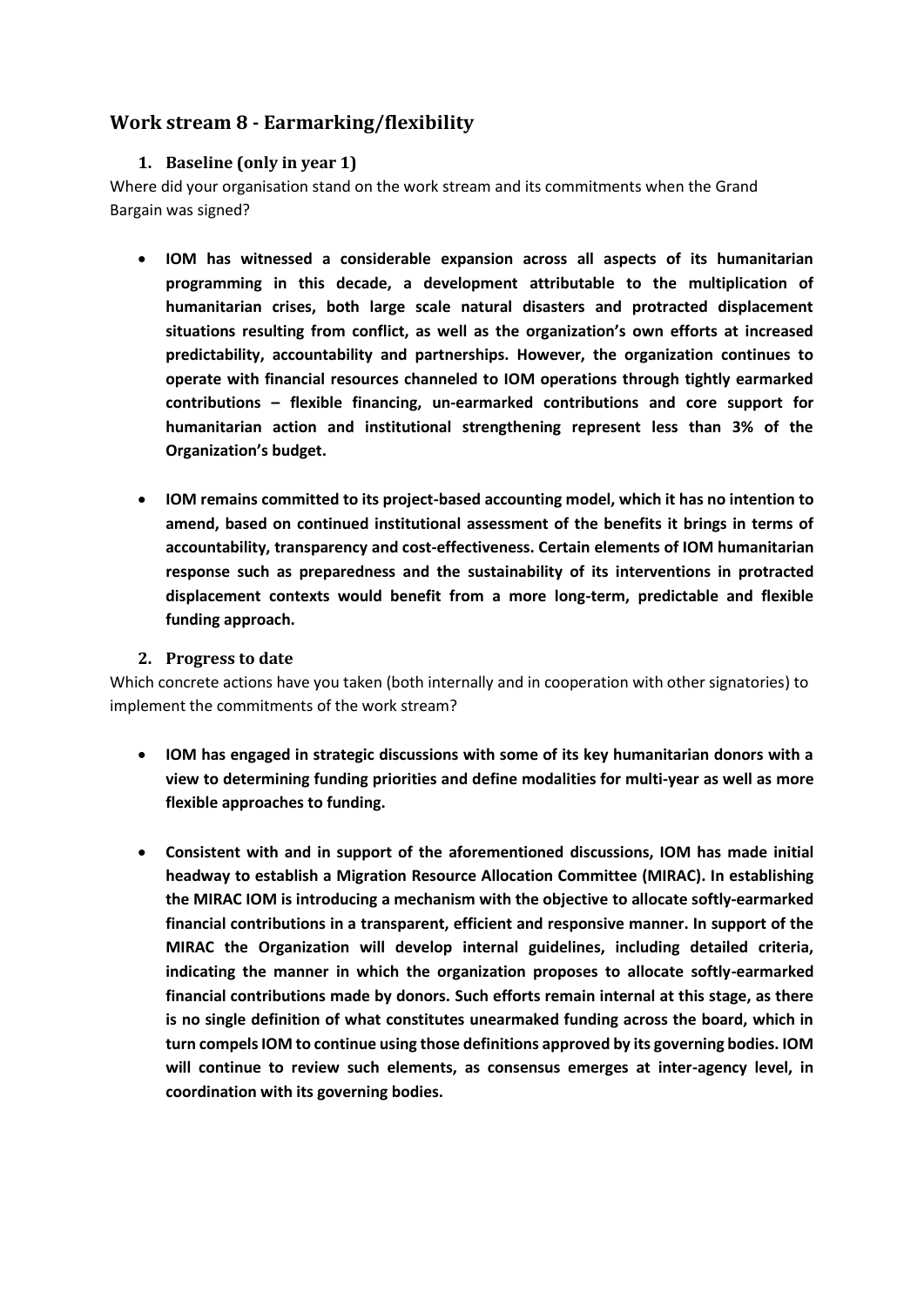<span id="page-16-0"></span>What are the specific next steps which you plan to undertake to implement the commitments (with a focus on the next 2 years)?

<span id="page-16-1"></span> **Moving forward IOM will conclude the establishment of the IOM MIRAC, including the development of internal guidelines governing the allocation of softly-earmarked financial contributions. Representatives part of the MIRAC are also set to continue engage with Grand Bargain signatories to allow for an external as well as inclusive validation of said guidelines. This includes an agreement with counterparts on the manner in which IOM will report on softly-earmarked financial contributions. Core to the formulation of these guidelines will be key considerations and outcomes of current and future Grand Bargain initiatives, especially such under the auspices of the work stream on earmarking and the flexibility of funding as well as that of the Humanitarian Financing Task Team (HFTT).**

### **4. Efficiency gains (optional for year 1)**

Please indicate, qualitatively, efficiency gains associated with implementation of GB commitments and how they have benefitted your organisation and beneficiaries.

### <span id="page-16-2"></span>**5. Good practices and lessons learned (optional for year 1)**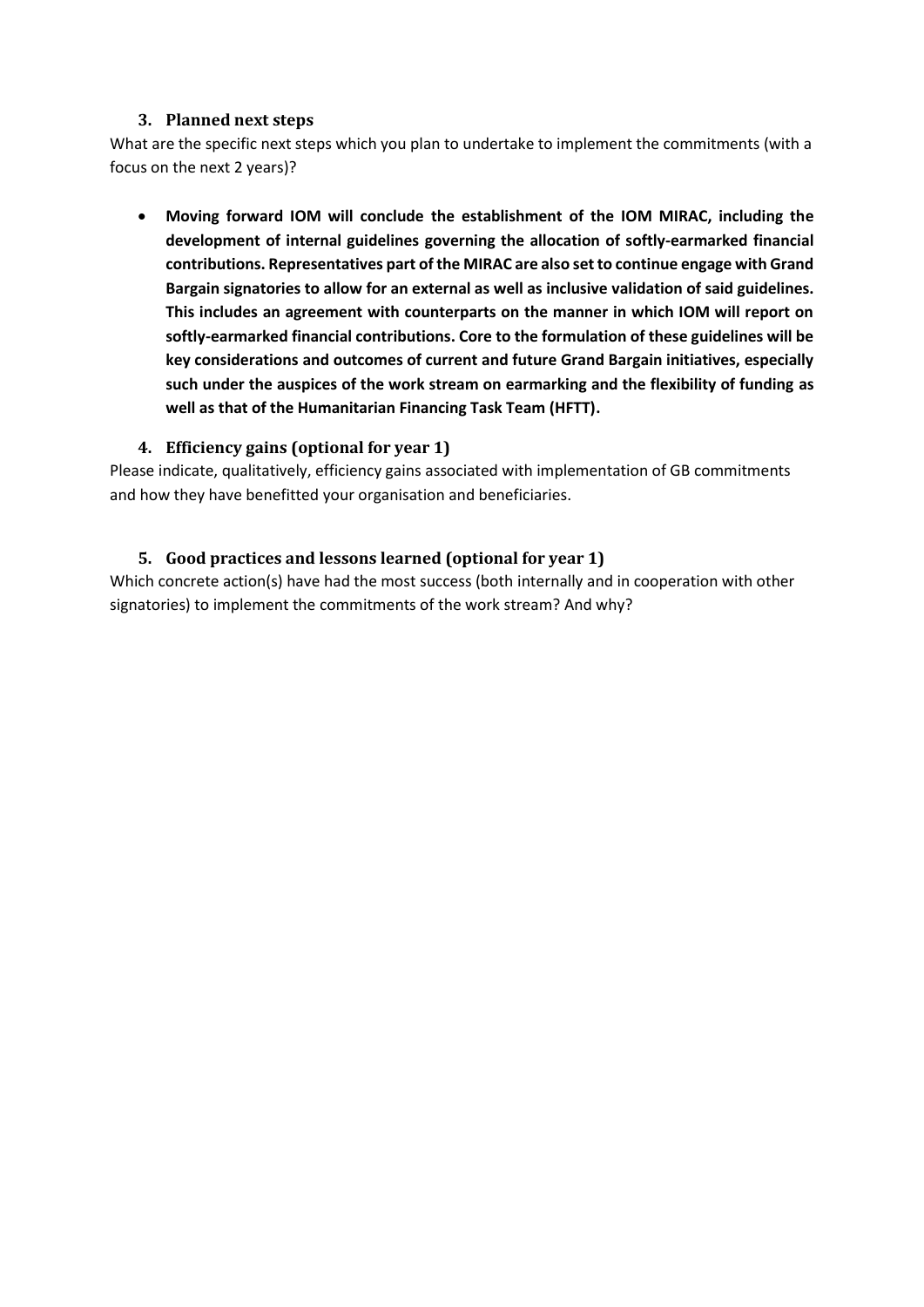# <span id="page-17-1"></span><span id="page-17-0"></span>**Work stream 9 – Reporting requirements**

# **1. Baseline (only in year 1)**

Where did your organisation stand on the work stream and its commitments when the Grand Bargain was signed?

 **As a result of its reliance on tightly earmarked contributions (97% of the Organizations budget) by way of projects (an average of 3,000 projects run simultaneously), each of which is subject to dedicated reporting requirements, negotiated through individual contribution agreements. Except where global standards are in place, they require sometimes lengthy engagement on the part of the donor and IOM to reach mutually agreeable reporting modalities.** 

### <span id="page-17-2"></span>**2. Progress to date**

Which concrete actions have you taken (both internally and in cooperation with other signatories) to implement the commitments of the work stream?

 **As a member of the HFTT IOM has been actively involved in inter-agency initiatives with intent to map existing reporting criteria, including existing inefficiencies that accompanies ad hoc reporting requirements. To this end, IOM together with partners in the HFTT, provided support and participated actively to launch the study on Harmonizing Donor Reporting. The final study was published on 18 November 2016 and includes an in depth analysis of existing reporting requirements, formal as well as informal, and their effect on organizational efficiency. The report also proposes a reporting template (10+3 Template) that seeks to harmonize different reporting requirements across donors.**

# <span id="page-17-3"></span>**3. Planned next steps**

What are the specific next steps which you plan to undertake to implement the commitments (with a focus on the next 2 years)?

 **IOM plans to continue engaging with its donors, both individually and collectively, towards harmonization of reporting requirements, particularly where several donors fund similar activities in the same operating context. IOM is also undertaking more dialogue with its key donors towards strategic allocation of funding, based on actual needs, as identified by the Organization, rather than donor individual priorities.** 

# <span id="page-17-4"></span>**4. Efficiency gains (optional for year 1)**

Please indicate, qualitatively, efficiency gains associated with implementation of GB commitments and how they have benefitted your organisation and beneficiaries.

# <span id="page-17-5"></span>**5. Good practices and lessons learned (optional for year 1)**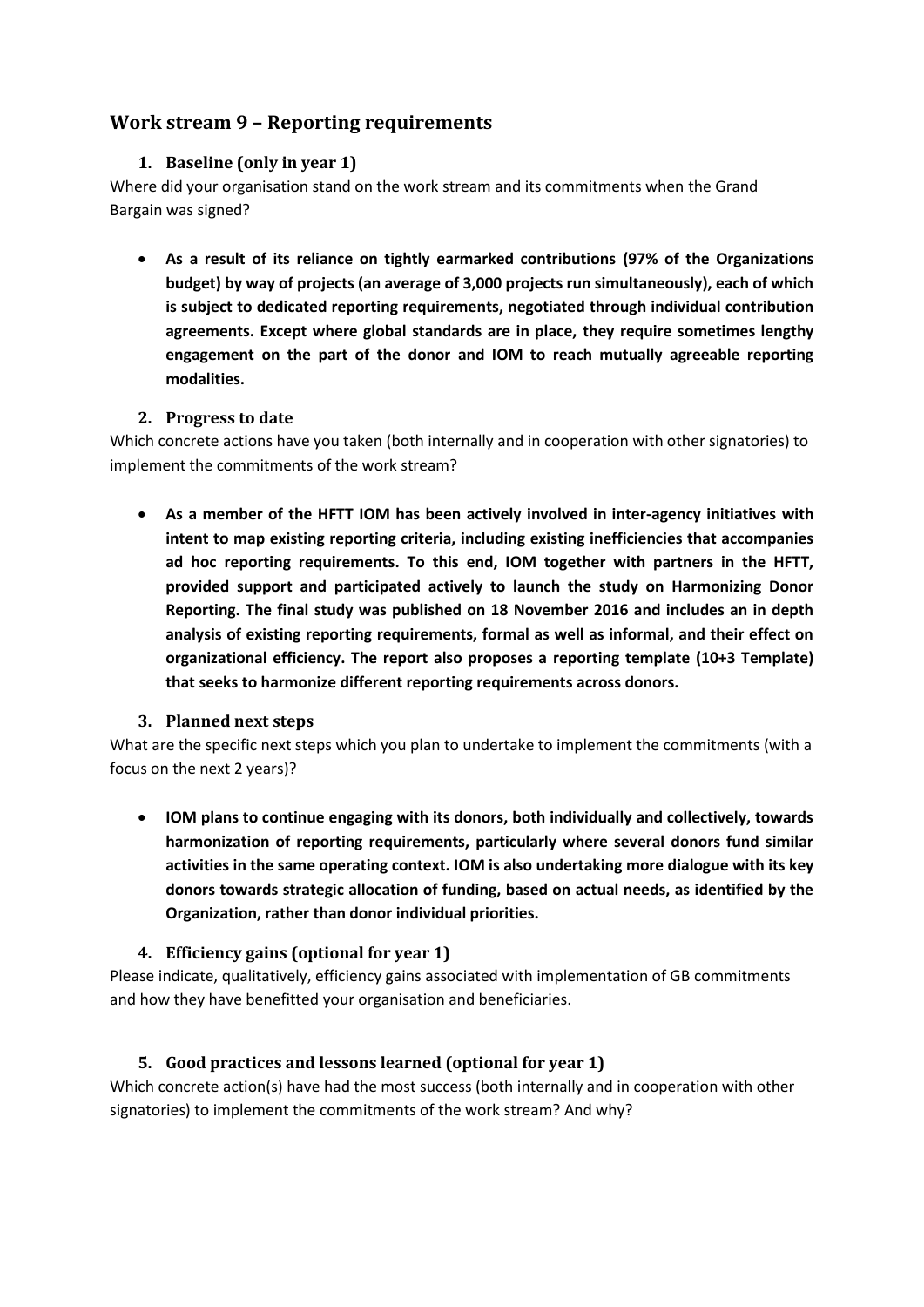# <span id="page-18-1"></span><span id="page-18-0"></span>**Work stream 10 – Humanitarian – Development engagement**

#### **1. Baseline (only in year 1)**

Where did your organisation stand on the work stream and its commitments when the Grand Bargain was signed?

- **IOM has decades of expertise in transition and recovery programming that uses development-principled approaches to comprehensively address root causes driving forced and irregular displacement. IOM's locally-driven and contextualized portfolio of longer-term development-minded activities often begins in parallel to humanitarian efforts to assist displaced populations, and includes resilience-building, early recovery, social cohesion and peacebuilding, and local governance strengthening programming. By working with local community actors, including varied social groups, civil society and local governance structures, to reduce short, mid and long-term needs concurrently, IOM aims to ensure communities in home, host and long-term settlement countries are able to participate in crafting interventions that mitigate the mid and longer-term consequences of displacementcausing factors.**
- **To ensure its humanitarian action contributes directly to transition and recovery, as well as positive development outcomes, primarily those spelled out in the 2030 Agenda for Sustainable Development, IOM has made several strategic investments. In this regard, the development of IOM's Migration Crisis Operational Framework (MCOF) has been key – the MCOF mandates the Organization to work holistically in its crisis response and ensure strategic planning across sectors (humanitarian, recovery, transition and development) and in the various crisis phases, with a focus on prevention and solutions to root-causes.**

#### <span id="page-18-2"></span>**2. Progress to date**

- **IOM have developed and published its framework on the Progressive Resolution of Displacement Situations (PRDS), this framework act as the Organizations durable solutions policy framework.**
- **IOM is in the later stages of developing a new policy on internally displaced persons (IDPs). To ensure external validation and an informed approach to its policy the Organization will host external consultations with key partners on 3 April 2017.**
- **IOM's Humanitarian Programming now includes both emergency relief and long term programming in order to account for the full spectrum of humanitarian activities undertaken in a given context.**
- **IOM currently participatesin inter-agency risk and vulnerability analysisinitiatives, including the provision of primary data towards the INFORM index and the IASC reference group on Risk, Early Warning and Preparedness at the global level. Moreover, at the country level, where inter-agency emergency preparedness efforts are in place, IOM engages and contributes to the process as appropriate.**